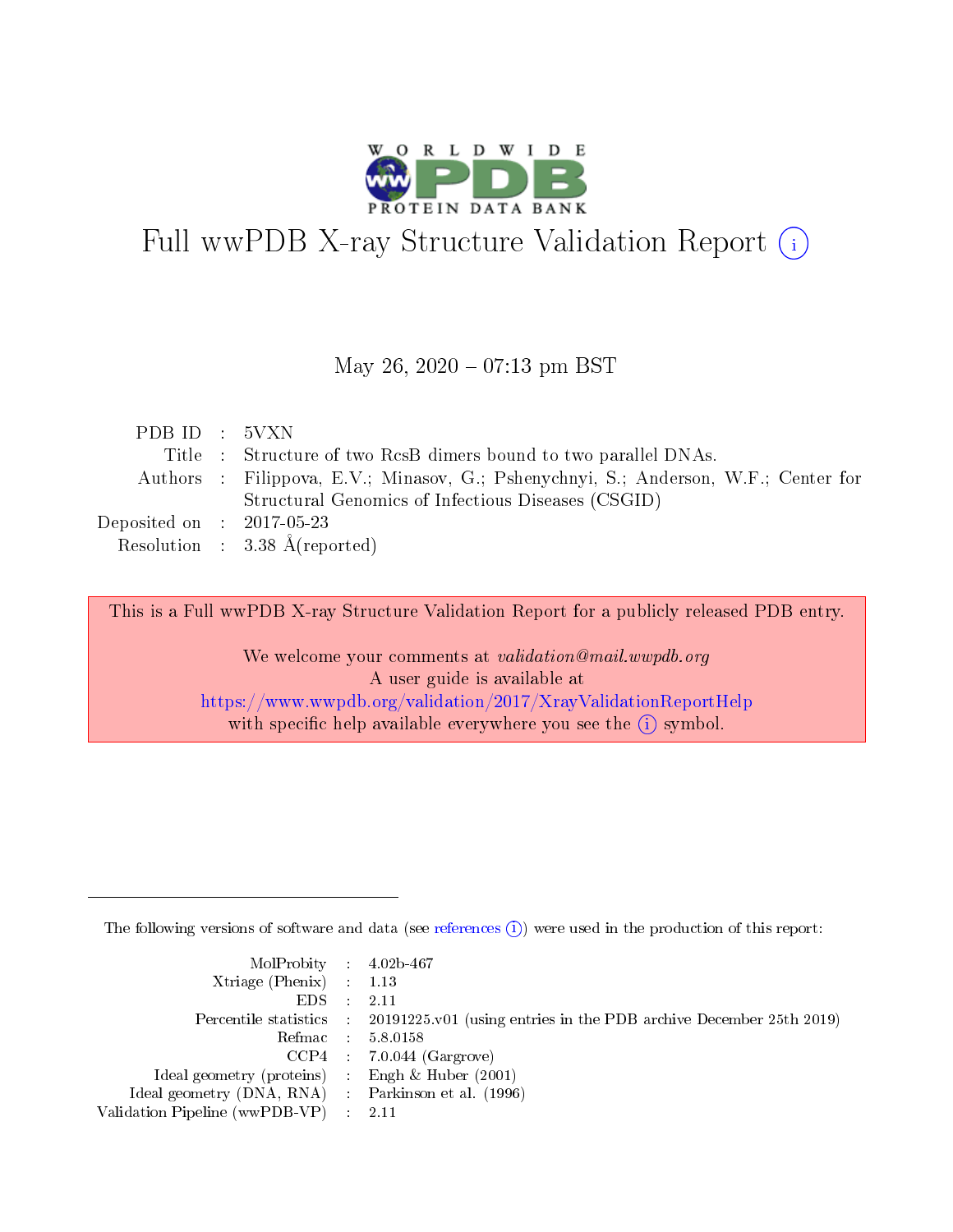# 1 [O](https://www.wwpdb.org/validation/2017/XrayValidationReportHelp#overall_quality)verall quality at a glance  $(i)$

The following experimental techniques were used to determine the structure: X-RAY DIFFRACTION

The reported resolution of this entry is 3.38 Å.

Percentile scores (ranging between 0-100) for global validation metrics of the entry are shown in the following graphic. The table shows the number of entries on which the scores are based.



| Metric                | Whole archive<br>$(\#\text{Entries})$ | Similar resolution<br>(#Entries, resolution range( $\AA$ )) |
|-----------------------|---------------------------------------|-------------------------------------------------------------|
| $R_{free}$            | 130704                                | $1691(3.46-3.30)$                                           |
| Clashscore            | 141614                                | $1762$ $(3.46-3.30)$                                        |
| Ramachandran outliers | 138981                                | $173\overline{2}$ $(3.46-3.30)$                             |
| Sidechain outliers    | 138945                                | $1731(3.46-3.30)$                                           |
| RSRZ outliers         | 127900                                | $1635(3.46-3.30)$                                           |

The table below summarises the geometric issues observed across the polymeric chains and their fit to the electron density. The red, orange, yellow and green segments on the lower bar indicate the fraction of residues that contain outliers for  $>=3, 2, 1$  and 0 types of geometric quality criteria respectively. A grey segment represents the fraction of residues that are not modelled. The numeric value for each fraction is indicated below the corresponding segment, with a dot representing fractions  $\epsilon=5\%$  The upper red bar (where present) indicates the fraction of residues that have poor fit to the electron density. The numeric value is given above the bar.

| Mol            | Chain         | Length | Quality of chain     |          |     |
|----------------|---------------|--------|----------------------|----------|-----|
| 1              | А             | 216    | $\frac{0}{6}$<br>78% | 14%      | 7%  |
|                | B             | 216    | $2\%$<br>73%         | 14%<br>٠ | 12% |
|                | $\mathcal{C}$ | 216    | 81%                  | 13%      | 6%  |
| и              | D             | 216    | $2\%$<br>73%         | 18%      | 9%  |
| $\overline{2}$ | E             | 18     | 56%<br>44%           |          |     |
| $\overline{2}$ | $\rm G$       | 18     | 39%<br>61%           |          |     |

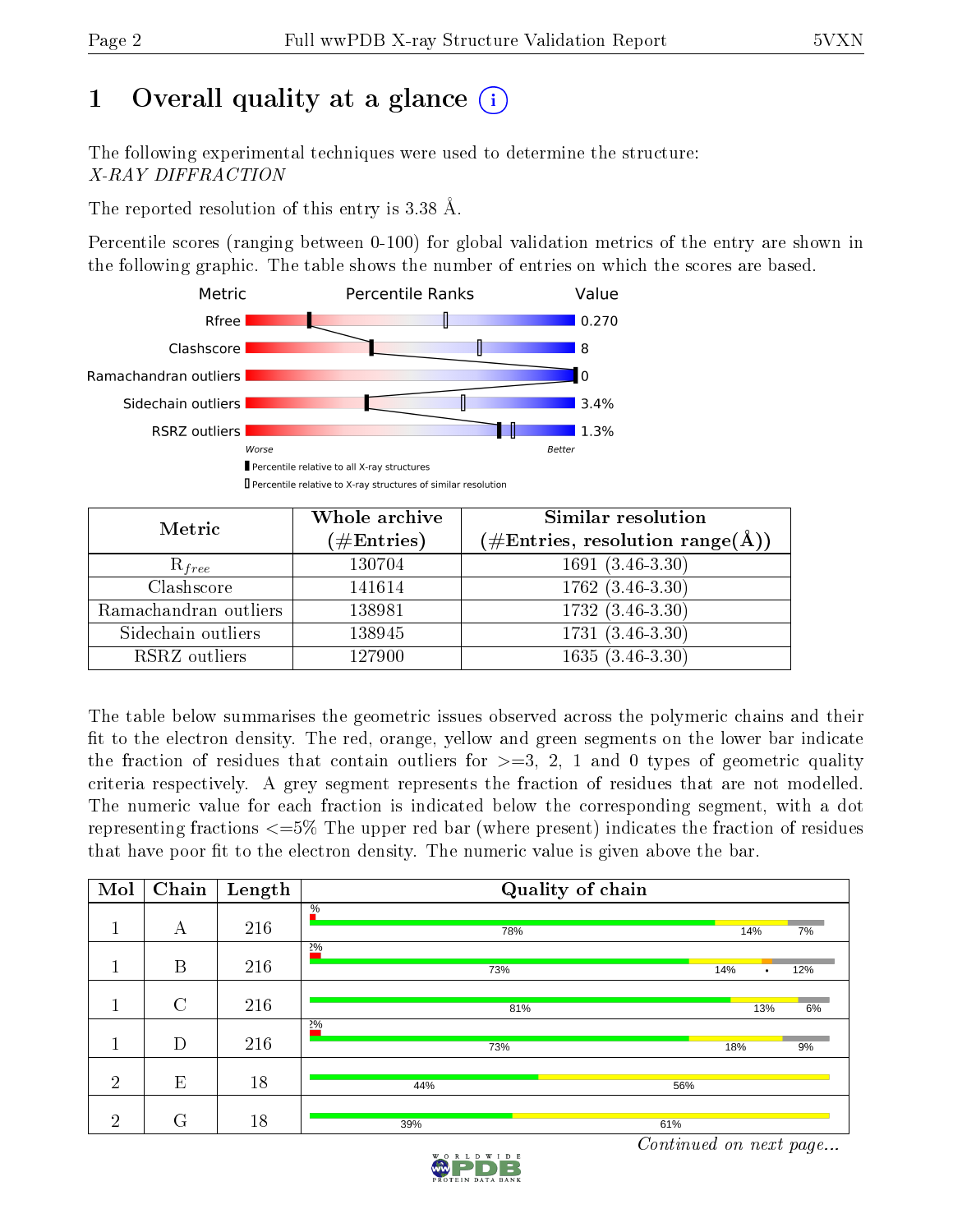Continued from previous page...

| Mol | $\mid$ Chain $\mid$ Length | Quality of chain |     |
|-----|----------------------------|------------------|-----|
|     | ΤC                         | 44%              | 56% |
|     | 18                         | 56%              | 44% |

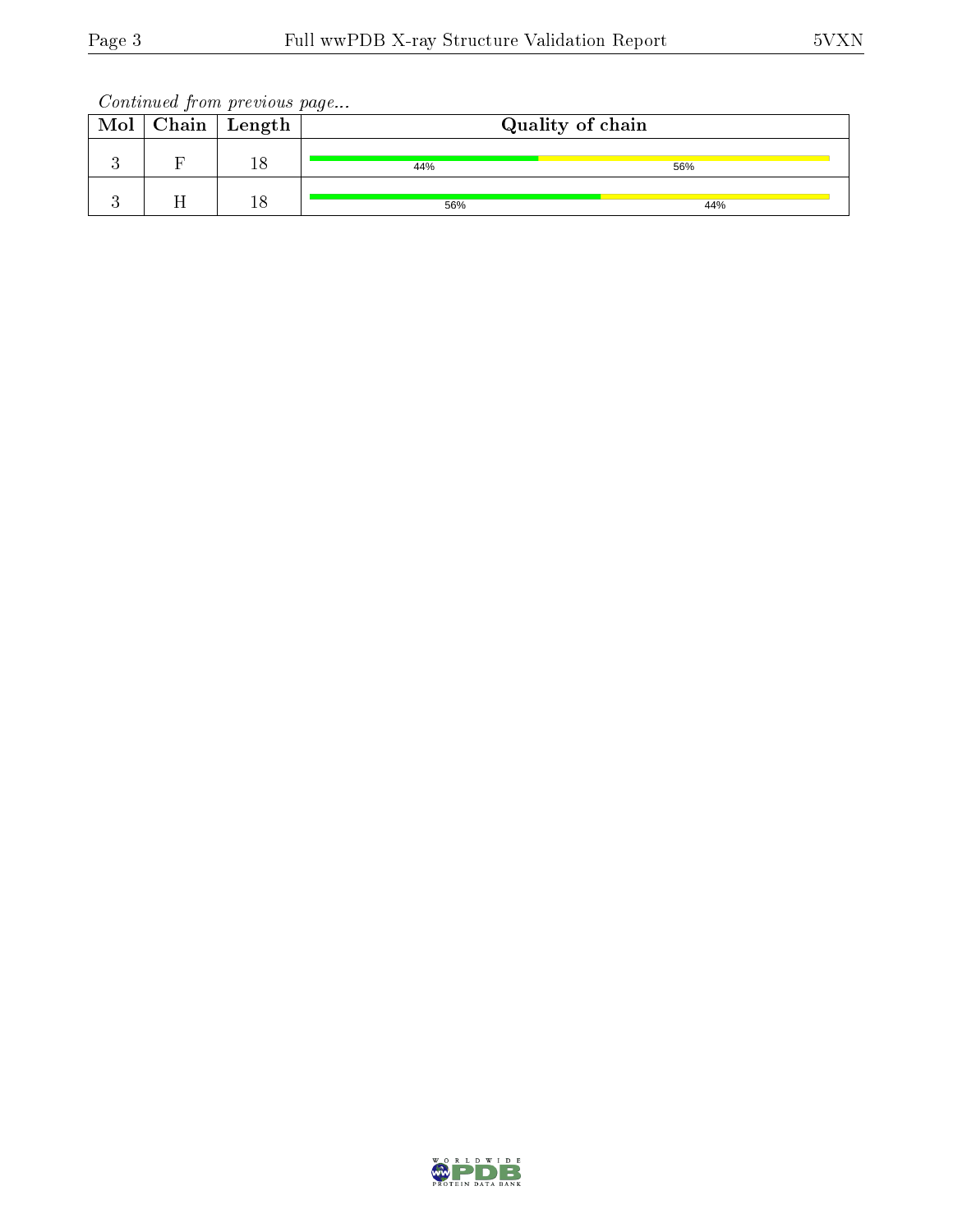# 2 Entry composition (i)

There are 4 unique types of molecules in this entry. The entry contains 7617 atoms, of which 0 are hydrogens and 0 are deuteriums.

In the tables below, the ZeroOcc column contains the number of atoms modelled with zero occupancy, the AltConf column contains the number of residues with at least one atom in alternate conformation and the Trace column contains the number of residues modelled with at most 2 atoms.

| Mol | Chain | Residues |       |      | Atoms |                    |    |   | $ZeroOcc \   \$ AltConf | Trace |
|-----|-------|----------|-------|------|-------|--------------------|----|---|-------------------------|-------|
|     | А     | 201      | Total |      | N     |                    | S  |   |                         |       |
|     |       |          | 1560  | 1003 | 261   | 291                | 5  |   |                         |       |
|     | В     | 191      | Total | С    | N     |                    | S  | 0 |                         |       |
|     |       |          | 1482  | 950  | 248   | 279                | 5  |   |                         |       |
|     | C     | 203      | Total | C    | N     |                    | S  | 0 |                         |       |
|     |       |          | 1571  | 1009 | 263   | 294                | -5 |   |                         |       |
|     |       | 197      | Total | C    | N     | $\left( \ \right)$ | S  |   |                         |       |
|     |       |          | 1528  | 981  | 256   | 286                | 5  | 0 |                         |       |

Molecule 1 is a protein called Transcriptional regulatory protein RcsB.

• Molecule 2 is a DNA chain called DNA  $(5)-D(*TP*TP*TP*AP*GP*GP*AP*AP*AP*AP*AP*AP*)$  $AP*TP*CP*TP*TP*AP*GP*A-3'$ .

| Mol | Chain   Residues |           |                  | Atoms |                  |       | $\text{ZeroOcc} \mid \text{AltConf} \mid \text{Trace}$ |  |
|-----|------------------|-----------|------------------|-------|------------------|-------|--------------------------------------------------------|--|
|     | 18               | Total     | $\overline{C}$ N |       | $\left( \right)$ |       |                                                        |  |
|     |                  | 370       | 179 70 104       |       |                  | $-17$ |                                                        |  |
|     | 18               | Total C N |                  |       | $\left( \right)$ |       |                                                        |  |
|     |                  | 370       |                  |       | 179 70 104       |       |                                                        |  |

• Molecule 3 is a DNA chain called DNA (5'-D(\*GP\*AP\*TP\*TP\*TP\*AP\*GP\*GP\*AP\*AP\*  $AP*AP*TP*CP*TP*TP*AP*GP*AP*GP*AP*TP*A-3'.$ 

| Mol | Chain Residues |                |         | Atoms |            |  | $\text{ZeroOcc}$   AltConf   Trace |  |
|-----|----------------|----------------|---------|-------|------------|--|------------------------------------|--|
|     | 18             | Total          | $C$ N O |       |            |  |                                    |  |
|     |                | 362 177 60 108 |         |       |            |  |                                    |  |
|     | 18             | Total C N O    |         |       |            |  |                                    |  |
|     |                | 362            |         |       | 177 60 108 |  |                                    |  |

• Molecule 4 is water.

|  | $\text{Mol}$   Chain   Residues | Atoms | $ZeroOcc$   AltConf |  |
|--|---------------------------------|-------|---------------------|--|
|  |                                 | Total |                     |  |

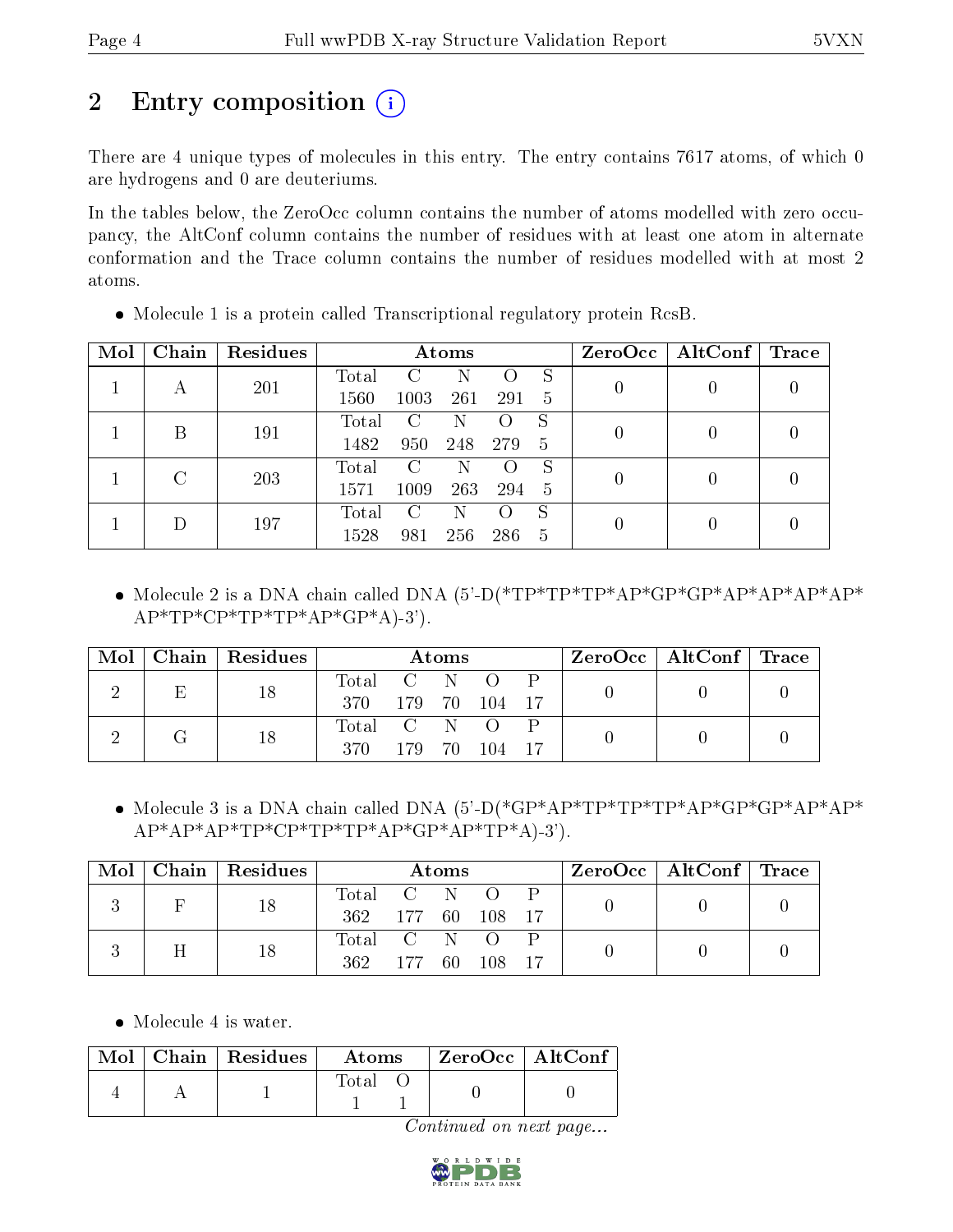Continued from previous page...

| Mol |    | Chain   Residues | Atoms                                                       | ZeroOcc   AltConf |
|-----|----|------------------|-------------------------------------------------------------|-------------------|
|     | В  | $\overline{2}$   | Total<br>$\overline{O}$<br>$\overline{2}$<br>$\overline{2}$ |                   |
|     | F, |                  | Total<br>$\left( \right)$                                   |                   |
|     | F  |                  | Total<br>$\left( \right)$                                   |                   |
|     |    | 5                | Total<br>$\left( \ \right)$<br>5<br>5                       |                   |
|     |    | 2                | Total<br>$\left( \ \right)$<br>$\overline{2}$<br>2          |                   |

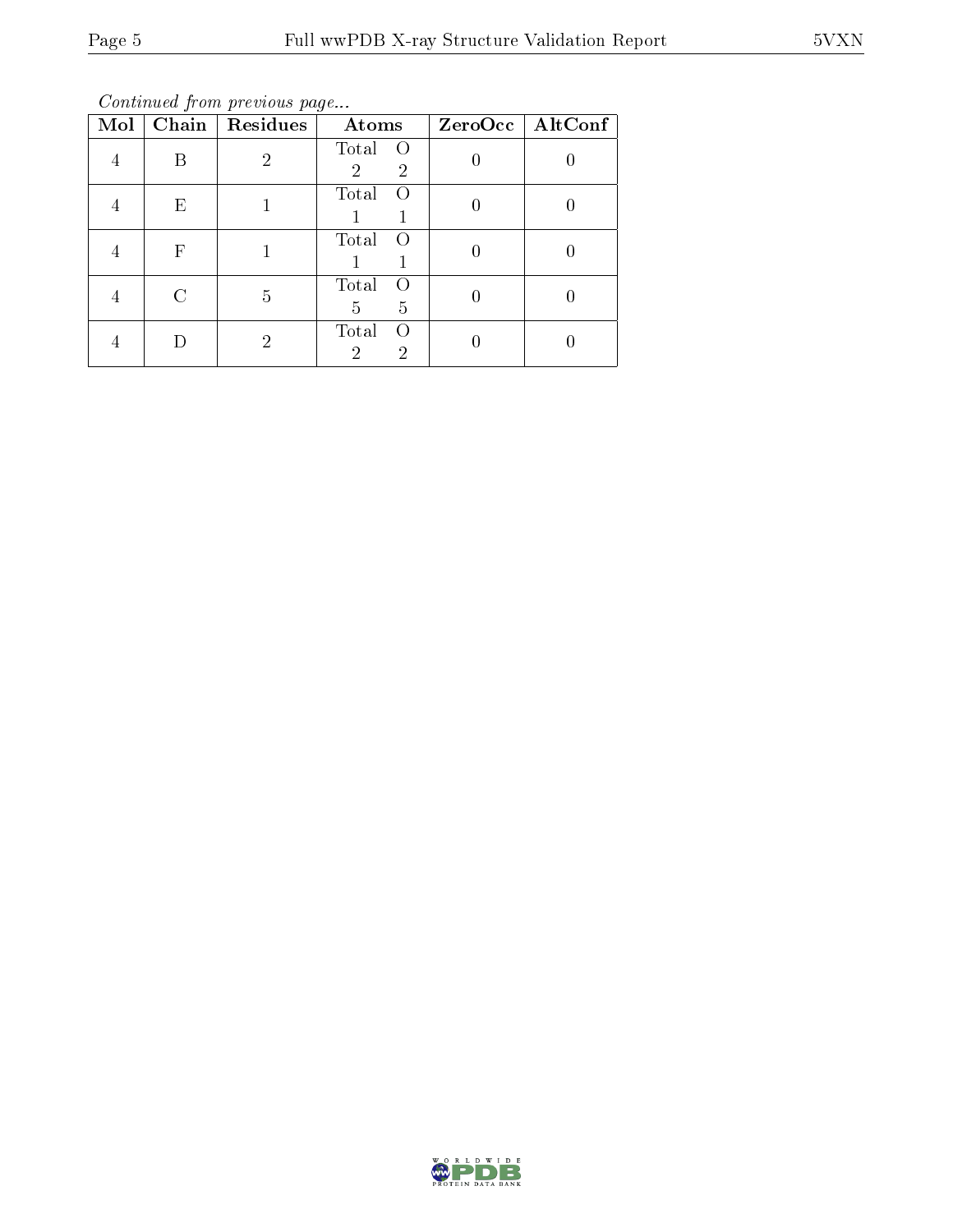# 3 Residue-property plots  $(i)$

These plots are drawn for all protein, RNA and DNA chains in the entry. The first graphic for a chain summarises the proportions of the various outlier classes displayed in the second graphic. The second graphic shows the sequence view annotated by issues in geometry and electron density. Residues are color-coded according to the number of geometric quality criteria for which they contain at least one outlier: green  $= 0$ , yellow  $= 1$ , orange  $= 2$  and red  $= 3$  or more. A red dot above a residue indicates a poor fit to the electron density (RSRZ  $> 2$ ). Stretches of 2 or more consecutive residues without any outlier are shown as a green connector. Residues present in the sample, but not in the model, are shown in grey.



• Molecule 1: Transcriptional regulatory protein RcsB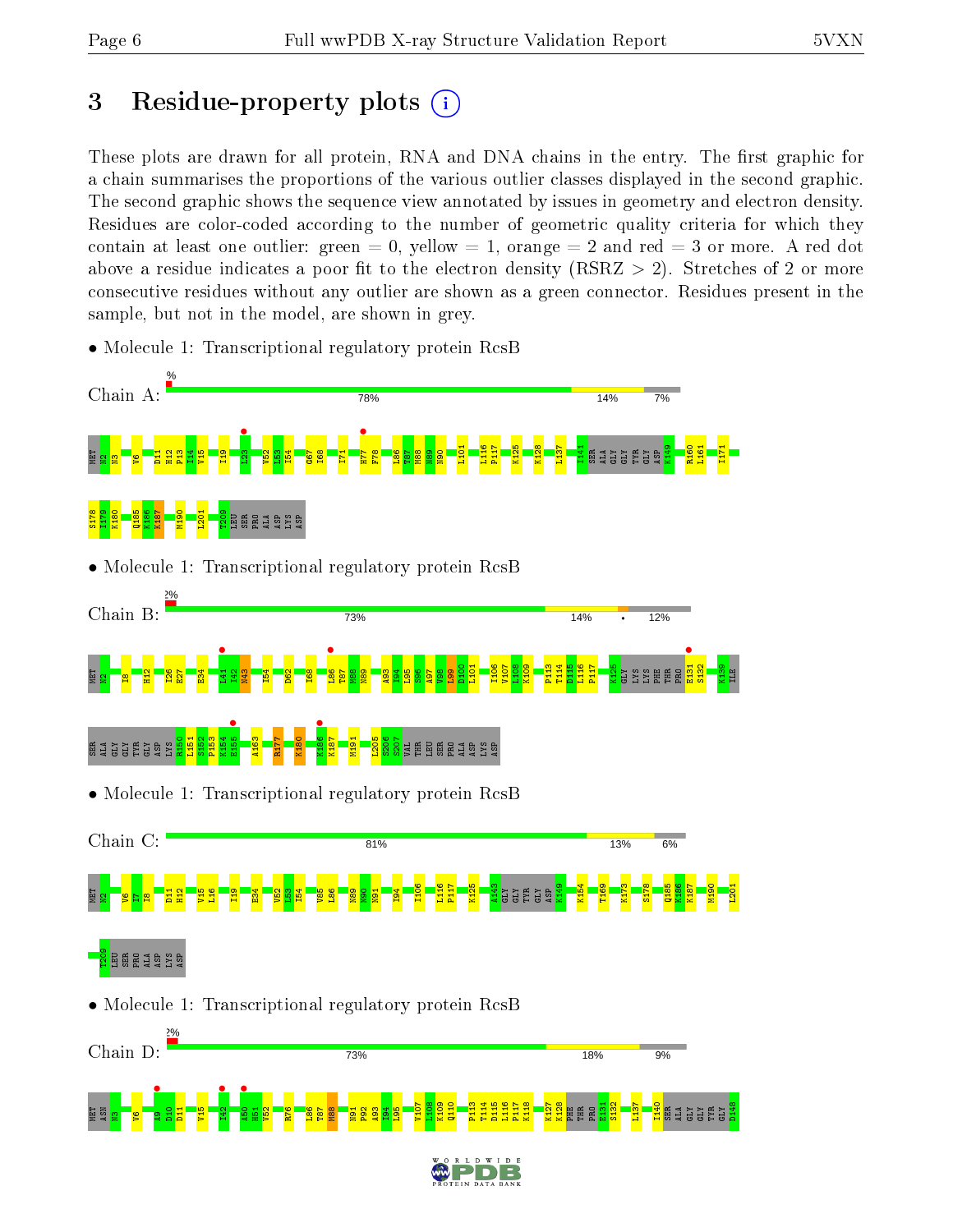# <mark>ន្ទី ន្ថំ E</mark>ngeling ក្នុងមាន

• Molecule 2: DNA (5'-D(\*TP\*TP\*TP\*AP\*GP\*GP\*AP\*AP\*AP\*AP\*AP\*TP\*CP\*TP\*TP\*AP  $*GP*A$ -3')

| $Chain E$ :  | 44% | 56% |  |
|--------------|-----|-----|--|
|              |     |     |  |
| $*GP*A$ -3') |     |     |  |

| Chain G:             | 39% | 61% |  |
|----------------------|-----|-----|--|
| 뒼<br><b>HAA48853</b> | 흡흡  |     |  |

• Molecule 3: DNA (5'-D(\*GP\*AP\*TP\*TP\*TP\*AP\*GP\*GP\*AP\*AP\*AP\*AP\*AP\*TP\*CP\*TP \*TP\*AP\*GP\*AP\*TP\*A $)-3$ ')

| Chain F:                                                              | 44% | 56% |  |
|-----------------------------------------------------------------------|-----|-----|--|
| <b>235</b><br>252<br>T <sub>19</sub><br>12 E<br>a<br>福音<br><b>ALC</b> |     |     |  |

• Molecule 3: DNA (5'-D(\*GP\*AP\*TP\*TP\*TP\*AP\*GP\*GP\*AP\*AP\*AP\*AP\*AP\*TP\*CP\*TP  $*TP*AP*GP*AP*TP*A)-3'$ 

| Chain H:                                            | 56% | 44% |
|-----------------------------------------------------|-----|-----|
| $\bullet$<br><b>PSI</b><br>ာ<br><b>ELLES</b><br>$-$ |     |     |

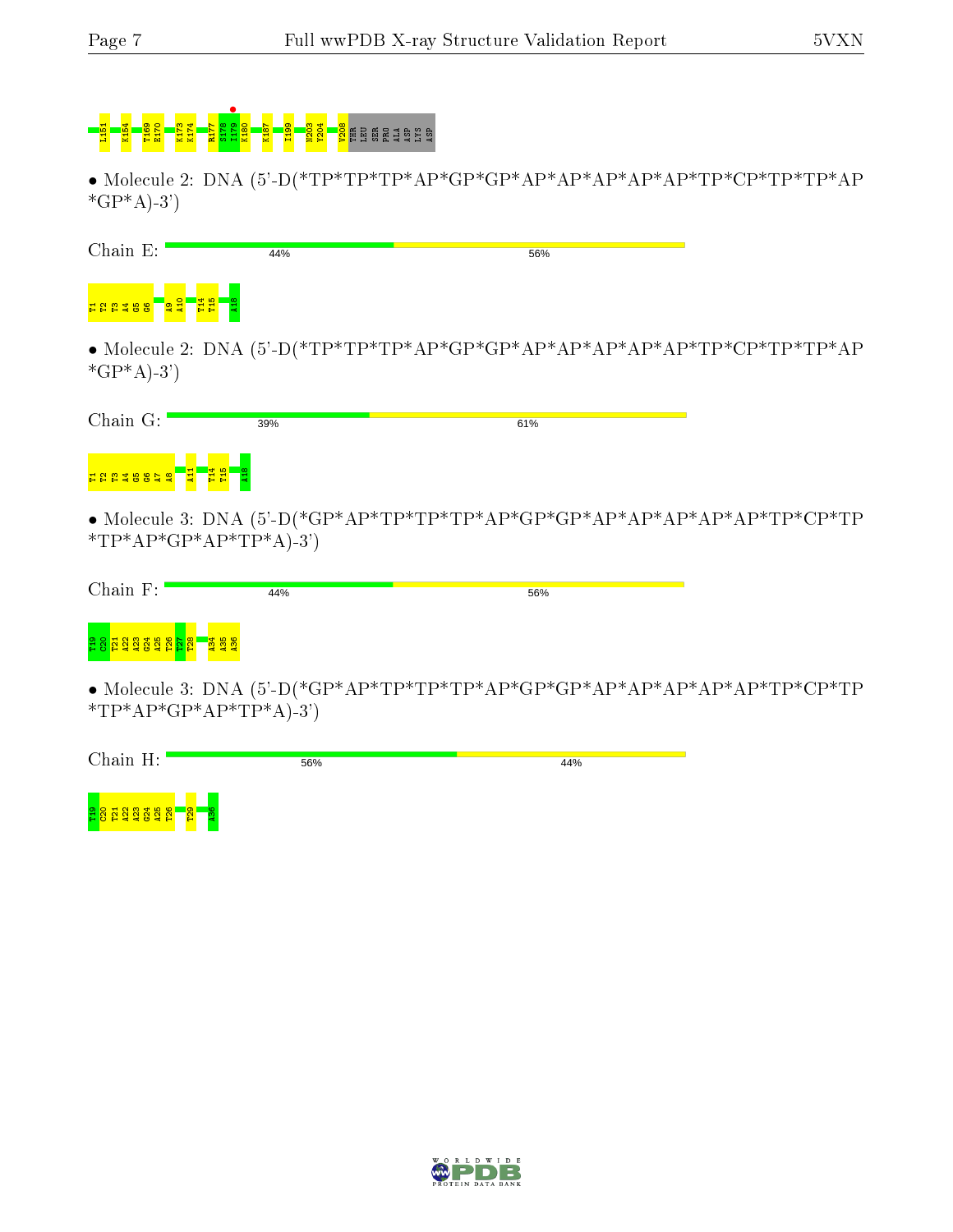# 4 Data and refinement statistics  $(i)$

| Property                                                             | Value                                              | Source     |
|----------------------------------------------------------------------|----------------------------------------------------|------------|
| Space group                                                          | P 1 21 1                                           | Depositor  |
| Cell constants                                                       | $113.23\text{\AA}$<br>76.87Å<br>74.12Å             |            |
| a, b, c, $\alpha$ , $\beta$ , $\gamma$                               | $90.00^\circ$<br>$115.37^{\circ}$<br>$90.00^\circ$ | Depositor  |
| Resolution $(A)$                                                     | 56.62<br>$-3.38$                                   | Depositor  |
|                                                                      | $69.45 - 3.38$                                     | <b>EDS</b> |
| % Data completeness                                                  | $92.8(56.62-3.38)$                                 | Depositor  |
| (in resolution range)                                                | 92.9 (69.45-3.38)                                  | <b>EDS</b> |
| $R_{merge}$                                                          | 0.10                                               | Depositor  |
| $\mathrm{R}_{sym}$                                                   | (Not available)                                    | Depositor  |
| $\sqrt{I/\sigma}(I) > 1$                                             | 2.14 (at $3.41\text{\AA}$ )                        | Xtriage    |
| Refinement program                                                   | PHENIX (1.10 _ 2155: ???)                          | Depositor  |
|                                                                      | 0.199, 0.268                                       | Depositor  |
| $R, R_{free}$                                                        | 0.203<br>0.270                                     | DCC        |
| $R_{free}$ test set                                                  | 795 reflections $(5.27\%)$                         | wwPDB-VP   |
| Wilson B-factor $(A^2)$                                              | 103.0                                              | Xtriage    |
| Anisotropy                                                           | 0.388                                              | Xtriage    |
| Bulk solvent $k_{sol}(e/\mathring{A}^3)$ , $B_{sol}(\mathring{A}^2)$ | $0.28$ , 53.3                                      | <b>EDS</b> |
| L-test for twinning <sup>2</sup>                                     | $>$ = 0.46, < $L^2$ > = 0.29<br>< L                | Xtriage    |
| Estimated twinning fraction                                          | $0.039$ for $1, -k, h$                             | Xtriage    |
| $F_o, F_c$ correlation                                               | 0.92                                               | <b>EDS</b> |
| Total number of atoms                                                | 7617                                               | wwPDB-VP   |
| Average B, all atoms $(A^2)$                                         | 100.0                                              | wwPDB-VP   |

Xtriage's analysis on translational NCS is as follows: The analyses of the Patterson function reveals a significant off-origin peak that is 20.39  $\%$  of the origin peak, indicating pseudo-translational symmetry. The chance of finding a peak of this or larger height randomly in a structure without pseudo-translational symmetry is equal to 8.7772e-03. The detected translational NCS is most likely also responsible for the elevated intensity ratio.

<sup>&</sup>lt;sup>2</sup>Theoretical values of  $\langle |L| \rangle$ ,  $\langle L^2 \rangle$  for acentric reflections are 0.5, 0.333 respectively for untwinned datasets, and 0.375, 0.2 for perfectly twinned datasets.



<span id="page-7-1"></span><span id="page-7-0"></span><sup>1</sup> Intensities estimated from amplitudes.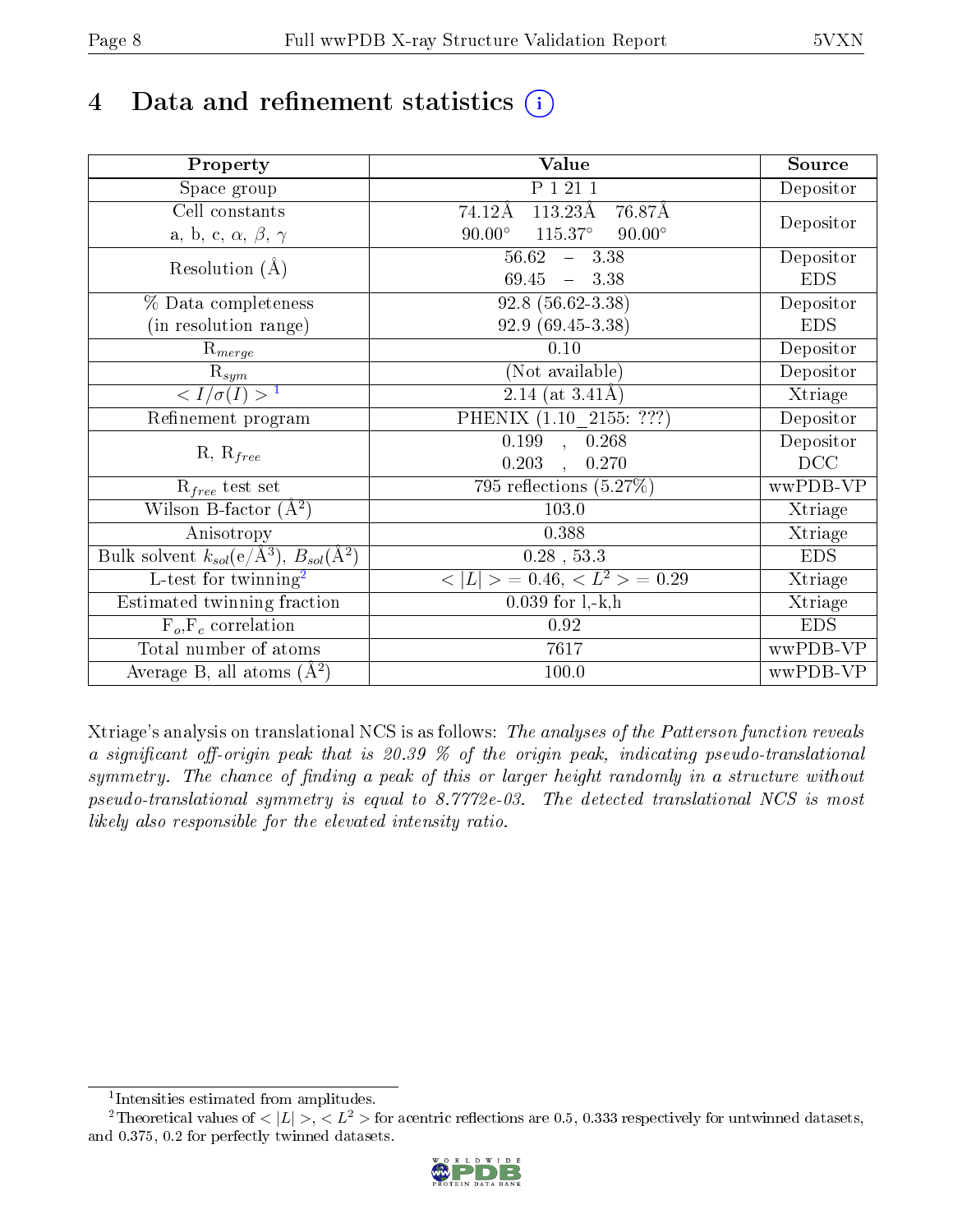# 5 Model quality  $(i)$

# 5.1 Standard geometry  $(i)$

The Z score for a bond length (or angle) is the number of standard deviations the observed value is removed from the expected value. A bond length (or angle) with  $|Z| > 5$  is considered an outlier worth inspection. RMSZ is the root-mean-square of all Z scores of the bond lengths (or angles).

| Mol            | Chain |      | <b>Bond lengths</b> | Bond angles |                     |
|----------------|-------|------|---------------------|-------------|---------------------|
|                |       | RMSZ | Z   > 5             | RMSZ        | # $ Z  > 5$         |
| 1              | А     | 0.25 | 0/1581              | 0.41        | $\overline{0}/2135$ |
| 1              | В     | 0.25 | 0/1500              | 0.41        | 0/2025              |
| 1              | C     | 0.23 | 0/1592              | 0.40        | 0/2150              |
| $\mathbf{1}$   | D     | 0.25 | 0/1546              | 0.43        | 0/2084              |
| 2              | E,    | 0.54 | 0/416               | 0.92        | 0/641               |
| $\overline{2}$ | G     | 0.55 | 0/416               | 0.95        | 0/641               |
| 3              | F     | 0.71 | $1/404$ $(0.2\%)$   | 1.04        | 0/621               |
| 3              | Η     | 0.60 | 0/404               | 1.06        | 0/621               |
| All            | All   | 0.35 | $(0.0\%)$<br>7859   | 0.60        | /10918<br>0         |

All (1) bond length outliers are listed below:

|  |  |                                     | $\mid$ Mol $\mid$ Chain $\mid$ Res $\mid$ Type $\mid$ Atoms $\mid$ $\mid$ Z $\mid$ Observed(Å) $\mid$ Ideal(Å) $\mid$ |  |
|--|--|-------------------------------------|-----------------------------------------------------------------------------------------------------------------------|--|
|  |  | $\Box$ DT $\Box$ O3'-P $\Box$ -6.59 | 1.53                                                                                                                  |  |

There are no bond angle outliers.

There are no chirality outliers.

There are no planarity outliers.

## 5.2 Too-close contacts  $(i)$

In the following table, the Non-H and H(model) columns list the number of non-hydrogen atoms and hydrogen atoms in the chain respectively. The H(added) column lists the number of hydrogen atoms added and optimized by MolProbity. The Clashes column lists the number of clashes within the asymmetric unit, whereas Symm-Clashes lists symmetry related clashes.

|  |          |      |    | Mol   Chain   Non-H   H(model)   H(added)   Clashes   Symm-Clashes |
|--|----------|------|----|--------------------------------------------------------------------|
|  | $1560\,$ | 1655 |    |                                                                    |
|  | 1482     | 1562 | 20 |                                                                    |
|  | 1571     | 1665 |    |                                                                    |
|  | 1528     | 1622 | 33 |                                                                    |

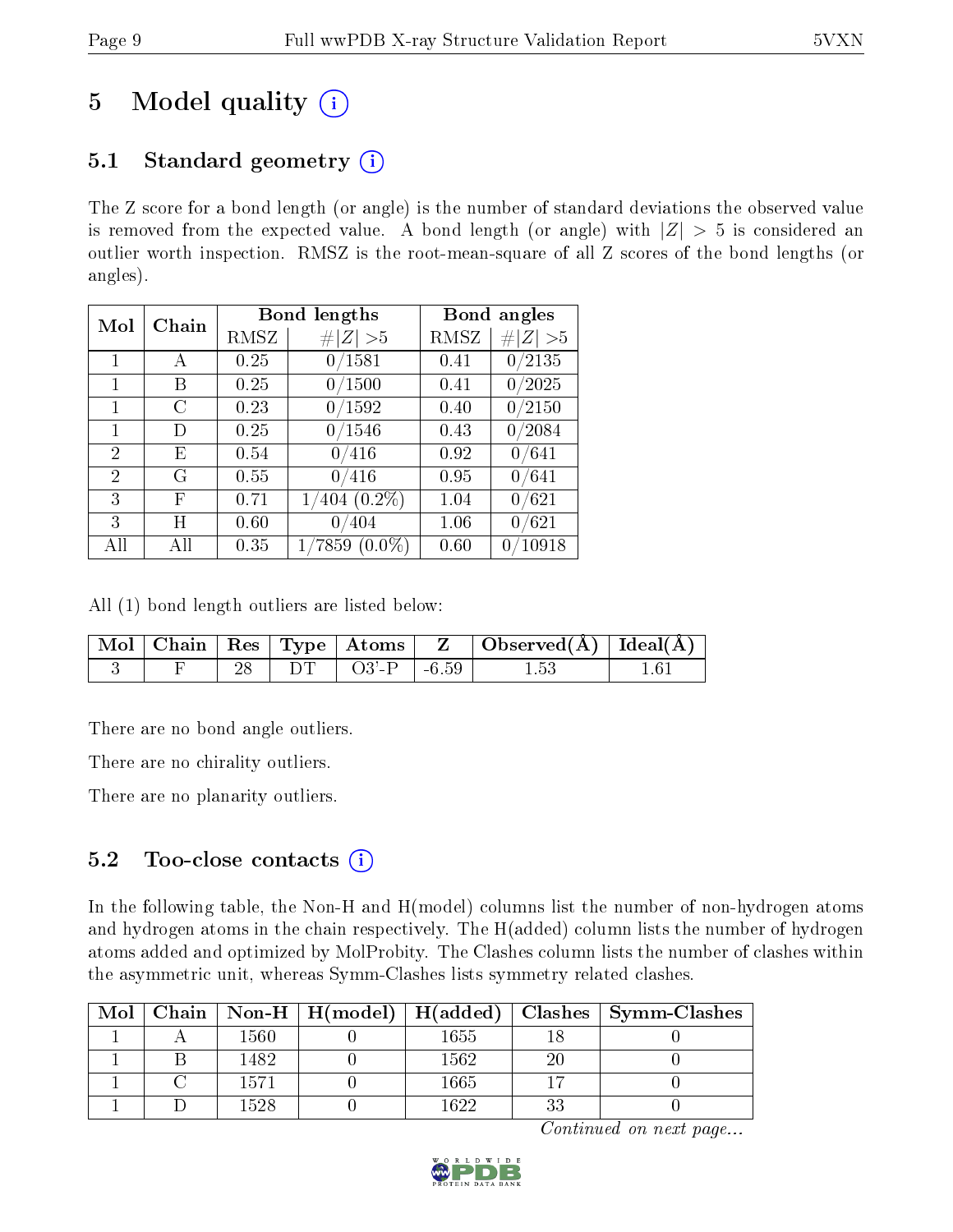| Mol            | Chain | $\bf Non-H$ | H (model) | H(added) | Clashes <sup>1</sup> | $\mid$ Symm-Clashes |
|----------------|-------|-------------|-----------|----------|----------------------|---------------------|
| $\overline{2}$ | Е     | 370         |           | 206      | 12                   |                     |
| 2              | G     | 370         |           | 206      | 13                   |                     |
| 3              | F     | 362         |           | 208      |                      |                     |
| 3              | Η     | 362         |           | 208      |                      |                     |
|                | A     |             |           |          |                      |                     |
|                | В     | ച           |           |          |                      |                     |
|                | C     | 5           |           |          |                      |                     |
|                | Ð     | 2           |           |          |                      |                     |
|                | E     |             |           |          |                      |                     |
| 4              | F     |             |           |          |                      |                     |
|                | Αll   | 7617        |           | 7332     | 113                  |                     |

Continued from previous page...

The all-atom clashscore is defined as the number of clashes found per 1000 atoms (including hydrogen atoms). The all-atom clashscore for this structure is 8.

All (113) close contacts within the same asymmetric unit are listed below, sorted by their clash magnitude.

| Atom-1             | Atom-2              | Interatomic    | Clash         |  |
|--------------------|---------------------|----------------|---------------|--|
|                    |                     | distance $(A)$ | overlap $(A)$ |  |
| 1:D:92:PRO:CD      | 1: D:208: VAL:CG1   | 2.36           | 1.04          |  |
| 1: D: 92: PRO: HD2 | 1: D:208: VAL:HGI1  | 1.40           | 1.00          |  |
| 1: D: 92: PRO: HD3 | 1:D:208:VAL:HG12    | 1.43           | 0.96          |  |
| 1: D: 92: PRO:CD   | 1: D:208: VAL:HGI1  | 1.93           | 0.96          |  |
| 1:D:92:PRO:CD      | 1:D:208:VAL:HG12    | 2.01           | 0.86          |  |
| 1:D:92:PRO:HD2     | 1: D: 208: VAL: CG1 | 2.07           | 0.78          |  |
| 2: E:3: DT:H2"     | 2: E: 4:DA:H5"      | 1.75           | 0.67          |  |
| 2:E:4:DA:H2"       | 2: E: 5: DG: C8     | 2.32           | 0.65          |  |
| 2:G:14:DT:H2'      | 2:G:15:DT:C6        | 2.34           | 0.63          |  |
| 2:G:4:DA:H2"       | 2:G:5:DG:CS         | 2.33           | 0.63          |  |
| 1:D:92:PRO:CG      | 1:D:208:VAL:CG1     | 2.77           | 0.62          |  |
| 1:C:12:HIS:NE2     | 1: D:88: MET:SD     | 2.72           | 0.61          |  |
| 1:D:93:ALA:HBI     | 1: D: 151: LEU: HG  | 1.82           | 0.61          |  |
| 1:D:92:PRO:CG      | 1:D:208:VAL:HG11    | 2.32           | 0.60          |  |
| 1: D:91: ASN:H     | 1:D:95:LEU:HD23     | 1.66           | 0.59          |  |
| 3:F:35:DA:H2'      | 3:F:36:DA:C8        | 2.37           | 0.59          |  |
| 1: D:6: VAL:HG12   | 1: D: 52: VAL: HB   | 1.86           | 0.58          |  |
| 1:B:26:ILE:HD11    | 1:B:117:PRO:HB3     | 1.84           | 0.58          |  |
| 1:B:177:ARG:NH1    | 3:F:21:DT:OP1       | 2.37           | 0.58          |  |
| 1: D: 88: MET: HG2 | 1: D: 109: LYS: HD2 | 1.86           | 0.58          |  |
| 1:C:8:ILE:HD11     | 1:C:34:GLU:HG2      | 1.86           | 0.58          |  |
| 1:B:8:ILE:HD11     | 1:B:34:GLU:HG2      | 1.86           | 0.58          |  |
| 1:A:90:ASN:HB2     | 1:A:137:LEU:HD21    | 1.86           | 0.56          |  |

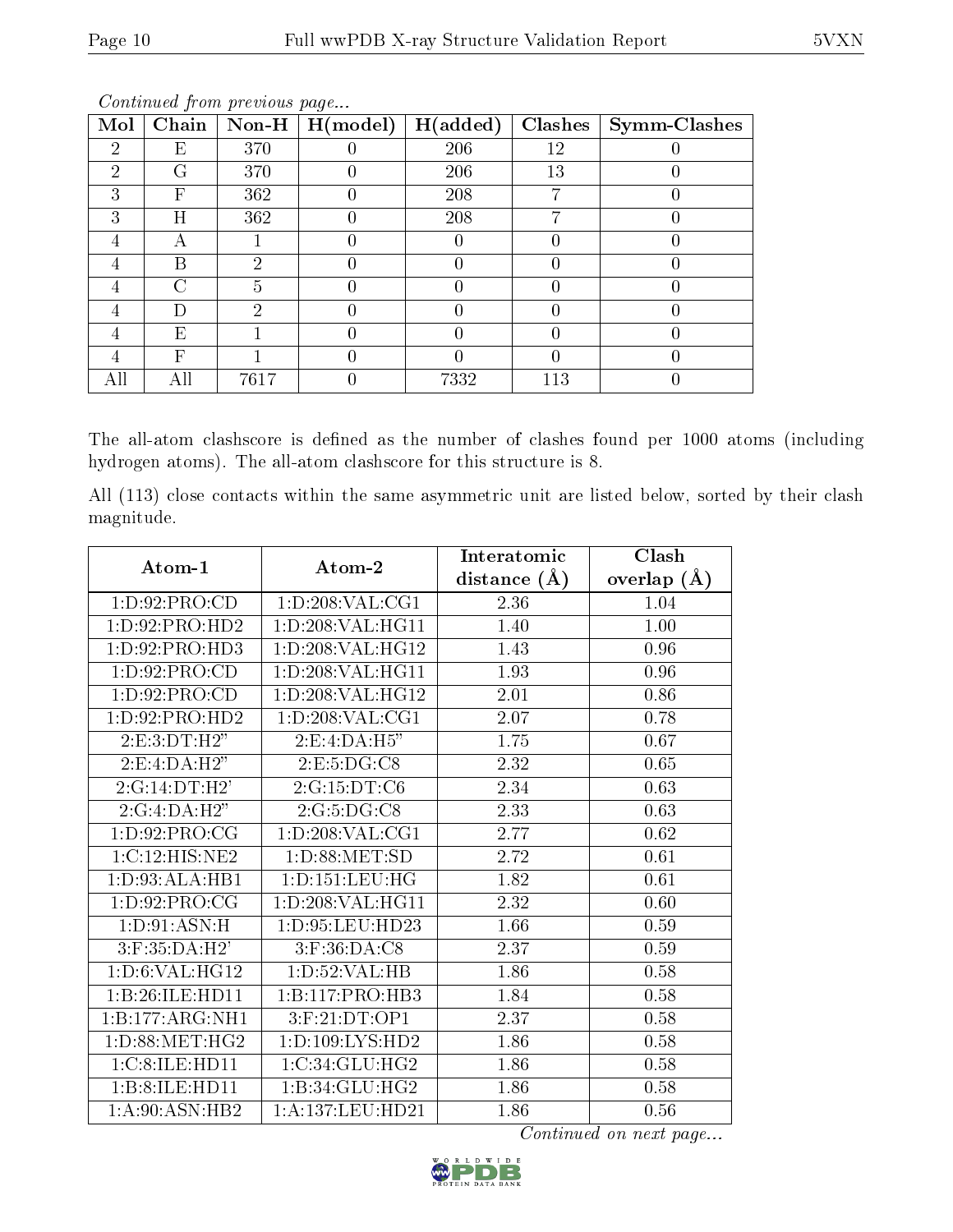| Commaca from previous page |                      | Interatomic    | Clash         |  |
|----------------------------|----------------------|----------------|---------------|--|
| Atom-1                     | Atom-2               | distance $(A)$ | overlap $(A)$ |  |
| 1:C:185:GLN:NE2            | 2:G:3:DT:OP2         | 2.35           | 0.56          |  |
| 1: A:6: VAL:HGI2           | 1:A:52:VAL:HB        | 1.88           | 0.56          |  |
| 1: B: 107: VAL:HG21        | 1:B:116:LEU:HD23     | 1.87           | 0.56          |  |
| 2:E:14:DT:O2               | 3:F:24:DG:N2         | 2.38           | 0.56          |  |
| 1: D: 199: ILE:O           | 1:D:203:ASN:ND2      | 2.36           | 0.55          |  |
| 1: A:190:MET:SD            | 1: A:201:LEU:HD22    | 2.48           | 0.54          |  |
| 1: A: 187: LYS: HD3        | 1:A:187:LYS:O        | 2.08           | 0.54          |  |
| 1: A:54: ILE: HG22         | 1: A:86: LEU:HD22    | 1.89           | 0.54          |  |
| 1: B: 95: LEU: O           | 1:B:99:LEU:HD12      | 2.08           | 0.53          |  |
| 2: E: 5: DG: H2"           | 2: E: 6: DG: C8      | 2.44           | 0.53          |  |
| 1: D: 180: LYS: NZ         | 3:H:24:DG:O6         | 2.35           | $0.52\,$      |  |
| 2:G:5:DG:H2"               | 2:G:6:DG:CS          | 2.44           | 0.52          |  |
| 1:C:6:VAL:HG12             | 1:C:52:VAL:HB        | 1.92           | 0.52          |  |
| 2: E: 14: DT:H2'           | 2:E:15:DT:C6         | 2.44           | 0.52          |  |
| 1:B:163:ALA:HB2            | 1:B:205:LEU:HD13     | 1.92           | $0.52\,$      |  |
| 3:F:25:DA:H2"              | $3:$ F:26:DT:H5'     | 1.92           | 0.52          |  |
| 1:B:68:ILE:HG12            | 1:B:101:LEU:HD11     | 1.90           | 0.51          |  |
| 1: D: 204: TYR: CE1        | 1:D:208:VAL:HG21     | 2.46           | 0.51          |  |
| 1:D:92:PRO:HG2             | 1:D:208:VAL:CG1      | 2.41           | 0.51          |  |
| 1: A:11: ASP: N            | 1:A:11:ASP:OD1       | 2.40           | 0.51          |  |
| 2:G:4:DA:H2"               | 2:G:5:DG:H8          | 1.75           | 0.51          |  |
| 1:C:169:THR:OG1            | 3: H:29: DT:OP2      | 2.27           | 0.51          |  |
| 1:C:190:MET:SD             | 1:C:201:LEU:HD22     | 2.50           | 0.51          |  |
| $3:$ F:22:DA:H2"           | $3:$ F:23:DA:C8      | 2.45           | 0.51          |  |
| 1:B:86:LEU:HA              | 1:B:107:VAL:O        | 2.10           | 0.50          |  |
| $3:$ F:34:DA:H2"           | $3:$ F:35:DA:C8      | 2.47           | 0.50          |  |
| 1:C:54:ILE:HG22            | 1:C:86:LEU:HD22      | 1.93           | 0.50          |  |
| 1: D: 92: PRO: HG2         | 1:D:208:VAL:HG11     | 1.94           | $0.50\,$      |  |
| 2:E:4:DA:H2"               | 2: E: 5: DG:H8       | 1.74           | 0.50          |  |
| 1:B:131:GLU:HG2            | 1:B:132:SER:H        | 1.77           | 0.50          |  |
| 1: D: 115: ASP: HA         | 1: D: 118: LYS: HB2  | 1.94           | 0.49          |  |
| 1:B:93:ALA:HB1             | 1:B:151:LEU:HB2      | 1.95           | 0.49          |  |
| 1:B:43:ASN:HD22            | 1:B:43:ASN:N         | 2.09           | 0.49          |  |
| 1:A:161:LEU:HD12           | 1: A:171: ILE: HG23  | 1.93           | 0.49          |  |
| 1: A:68: ILE: HG23         | 1: A: 101: LEU: HD11 | 1.95           | 0.49          |  |
| 1: D: 11: ASP: OD1         | 1: D: 11: ASP: N     | 2.44           | 0.49          |  |
| 1:A:77:HIS:HD2             | 1: A:78:PHE:CZ       | 2.31           | 0.48          |  |
| 1: A:185: GLN:NE2          | 2:E:3:DT:OP2         | 2.43           | 0.48          |  |
| 1:C:15:VAL:HG22            | 1: D: 15: VAL:HG22   | 1.95           | 0.48          |  |
| 1:C:11:ASP:N               | 1:C:11:ASP:OD1       | 2.36           | 0.48          |  |
| 2:E:9:DA:H2"               | 2: E: 10: DA: C8     | 2.49           | 0.48          |  |

Continued from previous page.

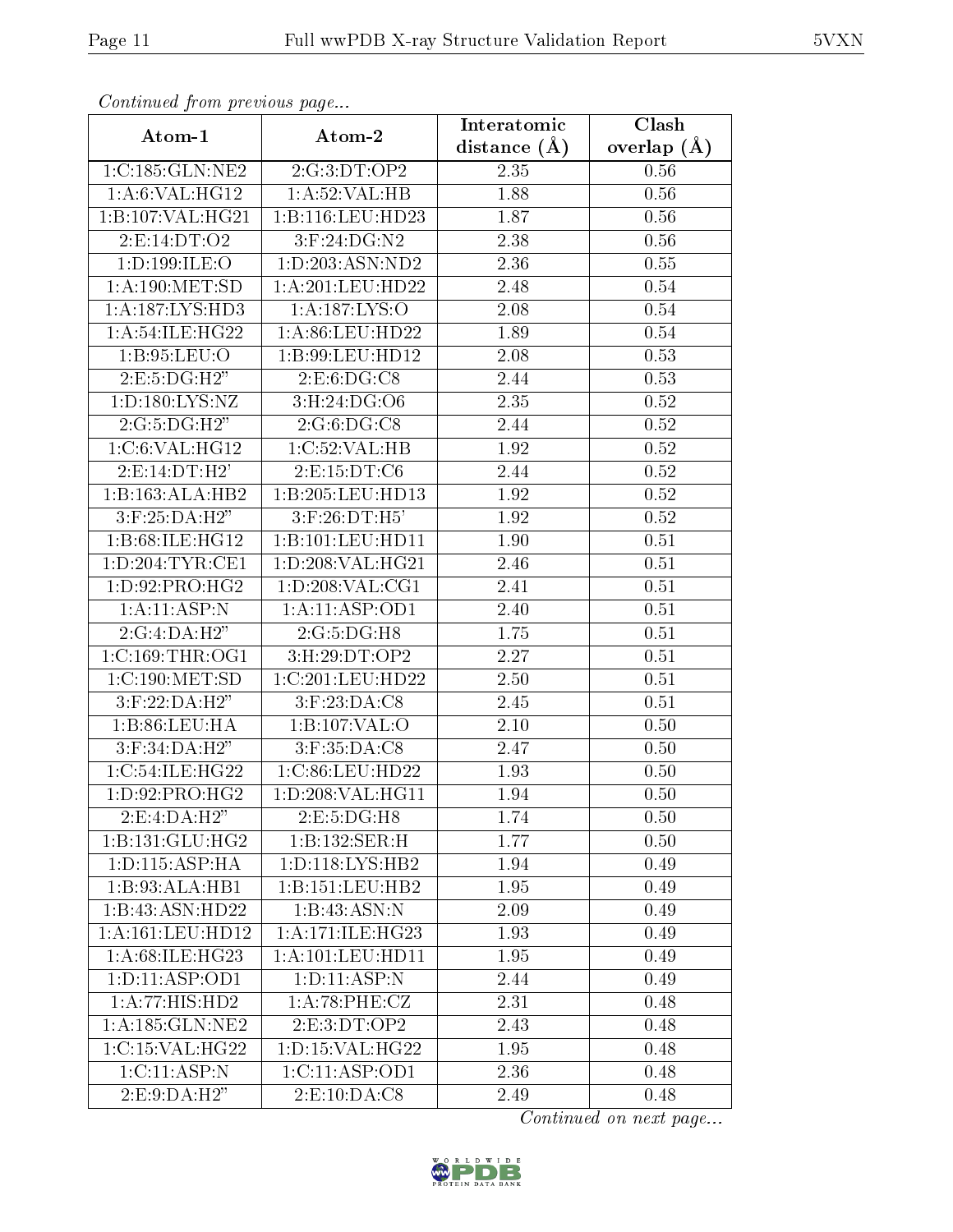| Continuou from proctious pugon.      |                               | Interatomic    | Clash         |  |
|--------------------------------------|-------------------------------|----------------|---------------|--|
| Atom-1                               | Atom-2                        | distance $(A)$ | overlap $(A)$ |  |
| 1: D:86: LEU: HA                     | 1: D: 107: VAL: O             | 2.14           | 0.47          |  |
| 1: B: 116: LEU: HB3                  | 1:B:117:PRO:HD3               | 1.96           | 0.47          |  |
| 1:B:180:LYS:H                        | 1: B: 180: LYS: HG2           | 1.40           | 0.47          |  |
| 1:B:99:LEU:HD23                      | 1:B:106:ILE:HD13              | 1.96           | 0.47          |  |
| 1:D:137:LEU:HD12                     | 1: D: 140: ILE: HD12          | 1.97           | 0.47          |  |
| 1: D: 173: LYS: HB3                  | 1: D: 173: LYS: HE2           | 1.76           | 0.46          |  |
| 1: D: 116: LEU: HB3                  | 1: D: 117: PRO: HD3           | 1.98           | 0.46          |  |
| 1: D: 170: GLU: O                    | 1: D: 174: LYS: HG3           | 2.15           | 0.46          |  |
| 1: A: 180: LYS: HD2                  | 2:E:5:DG:N7                   | 2.30           | 0.46          |  |
| 1: D: 169: THR: OG1                  | 2:G:11:DA:OP2                 | 2.29           | 0.45          |  |
| 3: H: 22: DA: H2"                    | $3: H: 23: \overline{DA:CS}$  | 2.51           | 0.45          |  |
| $3:$ F:34:DA:H2"                     | $3:$ F:35:DA: $\overline{H8}$ | 1.81           | 0.45          |  |
| 2:G:3:DT:H2"                         | 2:G:4:DA:H5"                  | 1.99           | 0.45          |  |
| 2:G:14:DT:O2                         | 3: H:24: DG: N2               | 2.50           | 0.45          |  |
| 1:C:85:VAL:O                         | 1:C:106:ILE:HGI3              | 2.17           | 0.45          |  |
| 2:G:1:DT:H2'                         | 2:G:2:DT:H71                  | 1.98           | 0.44          |  |
| 1:C:15:VAL:O                         | 1:C:19:ILE:HG13               | 2.18           | 0.44          |  |
| 1:B:177:ARG:HD3                      | 1:B:177:ARG:HA                | 1.87           | 0.44          |  |
| 1: D: 127: LYS: NZ                   | 1: D: 132: SER: HB3           | 2.33           | 0.43          |  |
| 1:B:97:ALA:HB1                       | 1:B:153:PRO:HA                | 2.00           | 0.43          |  |
| 3: H: 22: DA: H2"                    | 3:H:23:DA:N7                  | 2.34           | 0.43          |  |
| 1: D: 180: LYS:H                     | 1: D: 180: LYS: HG2           | 1.61           | 0.43          |  |
| 3:H:25:DA:H2"                        | 3:H:26:DT:H5'                 | 2.00           | 0.42          |  |
| 1:B:113:PRO:HG2                      | 1:B:114:THR:HG23              | 2.01           | 0.42          |  |
| 2:G:5:DG:H2"                         | 2:G:6:DG:H8                   | 1.83           | 0.42          |  |
| 2:G:6:DG:C2                          | 2:G:7:DA:C4                   | 3.08           | 0.42          |  |
| 1:D:110:GLN:OE1                      | 1:D:110:GLN:N                 | 2.52           | 0.42          |  |
| 1:A:178:SER:HB2                      | 2:E:4:DA:H5'                  | 2.01           | 0.42          |  |
| 1: D: 113: PRO:HG2                   | 1: D: 114: THR: HG23          | 2.02           | 0.42          |  |
| 1:A:116:LEU:HB3                      | 1:A:117:PRO:HD3               | 2.02           | 0.41          |  |
| 1: A:67: GLY:O                       | 1:A:71:ILE:HG12               | 2.20           | 0.41          |  |
| 1: C:91: ASN: HB3                    | 1:C:94:ILE:HB                 | 2.01           | 0.41          |  |
| 1: A:6: VAL:HA                       | 1:A:52:VAL:O                  | 2.20           | 0.41          |  |
| 2: E: 1: DT:H2'                      | 2:E:2:DT:H71                  | 2.02           | 0.41          |  |
| 2.E:5:DG:H2"                         | 2: E: 6: DG:H8                | 1.84           | 0.41          |  |
| 1:C:16:LEU:HD12                      | 1: C: 16: LEU: HA             | 1.93           | 0.41          |  |
| 1:A:77:HIS:HD2                       | 1: A:78:PHE:CE2               | 2.39           | 0.41          |  |
| 1:B:54:ILE:HG22                      | 1:B:86:LEU:HD22               | 2.03           | 0.41          |  |
| 3: H:20:DC:H2'                       | 3:H:21:DT:H71                 | 2.02           | 0.41          |  |
| 1:B:87:THR:OG1                       | 1:B:89:ASN:OD1                | 2.33           | 0.41          |  |
| $1:A:13:\overline{\mathrm{PRO:HD2}}$ | 1:B:109:LYS:O                 | 2.21           | 0.41          |  |

Continued from previous page.

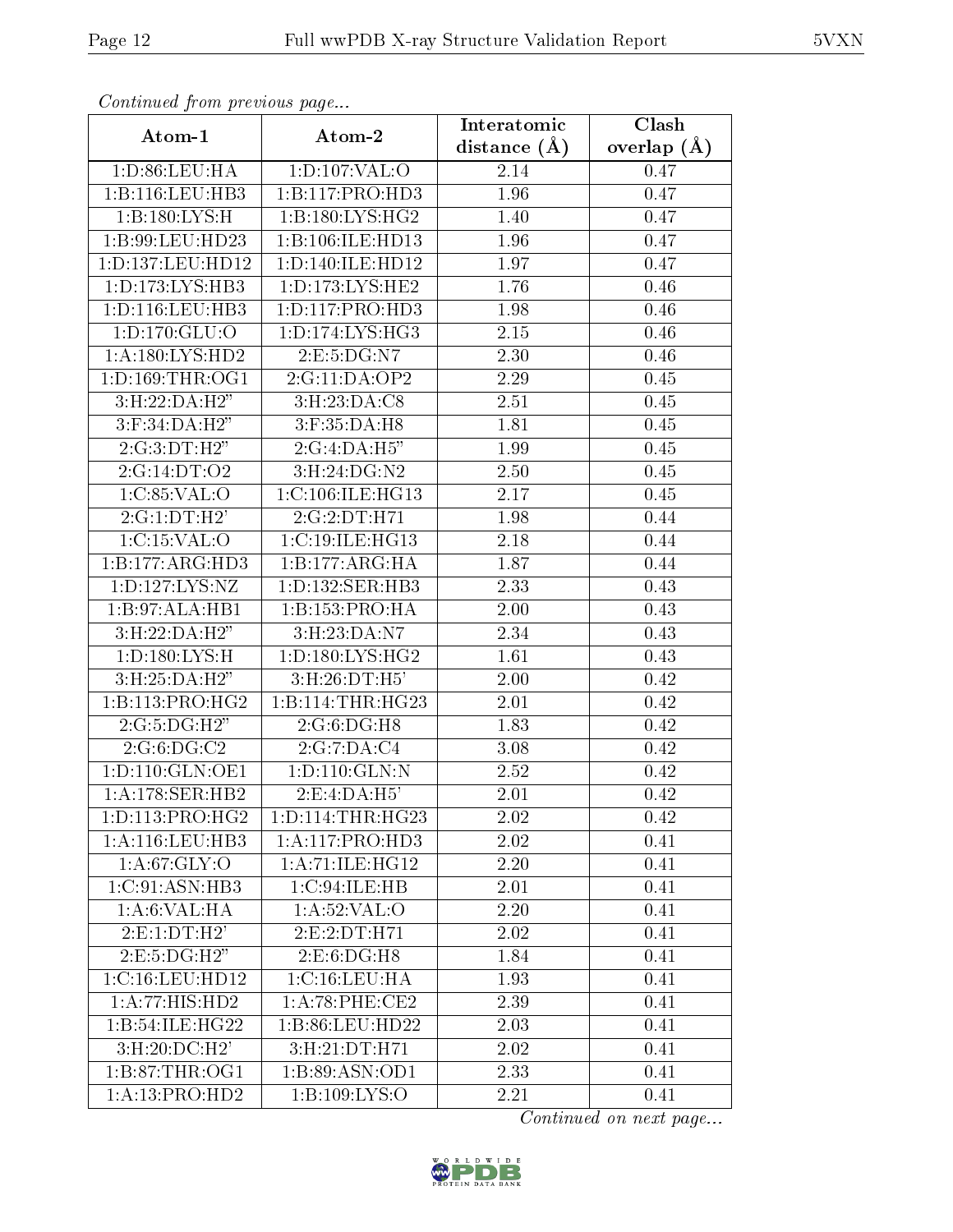| Atom-1              | Atom-2          | Interatomic<br>distance $(A)$ | Clash<br>overlap |
|---------------------|-----------------|-------------------------------|------------------|
| 1: D: 87: THR: HG21 | 1:D:95:LEU:HD11 | 2.03                          | 0.41             |
| 1:C:154:LYS:HA      | 1:C:154:LYS:HD3 | 1.82                          | 0.40             |
| 1:C:178:SER:CB      | 2:G:4:DA:H5'    | 2.52                          | 0.40             |
| 1:C:116:LEU:HB3     | 1:C:117:PRO:HD3 | 2.03                          | 0.40             |
| 1: D: 76: ARG: HB2  | 1:D:76:ARG:HE   | 1.58                          | 0.40             |
| 2:G:7:DA:C2         | 2:G:8:DA:C4     | 3.10                          | 0.40             |
| $1:$ A:15:VAL:O     | 1:A:19:ILE:HG13 | 2.21                          | 0.40             |
| 1:C:89:ASN:HD22     | 1:C:91:ASN:H    | 1.70                          | 0.40             |

Continued from previous page...

There are no symmetry-related clashes.

## 5.3 Torsion angles  $(i)$

#### 5.3.1 Protein backbone (i)

In the following table, the Percentiles column shows the percent Ramachandran outliers of the chain as a percentile score with respect to all X-ray entries followed by that with respect to entries of similar resolution.

The Analysed column shows the number of residues for which the backbone conformation was analysed, and the total number of residues.

| Mol | Chain   | Analysed         | Favoured     | Allowed   | Outliers | Percentiles |     |
|-----|---------|------------------|--------------|-----------|----------|-------------|-----|
|     | А       | $197/216(91\%)$  | 189 $(96\%)$ | $8(4\%)$  |          | 100         | 100 |
|     | B       | $185/216$ (86\%) | $181(98\%)$  | $4(2\%)$  |          | 100         | 100 |
|     | $\rm C$ | $199/216(92\%)$  | $189(95\%)$  | $10(5\%)$ |          | 100         | 100 |
|     | D       | $191/216$ (88\%) | 184 $(96\%)$ | 7(4%)     |          | 100         | 100 |
| All | All     | $772/864~(89\%)$ | 743 (96%)    | 29 $(4%)$ |          | -100        | 100 |

There are no Ramachandran outliers to report.

#### 5.3.2 Protein sidechains  $(i)$

In the following table, the Percentiles column shows the percent sidechain outliers of the chain as a percentile score with respect to all X-ray entries followed by that with respect to entries of similar resolution.

The Analysed column shows the number of residues for which the sidechain conformation was analysed, and the total number of residues.

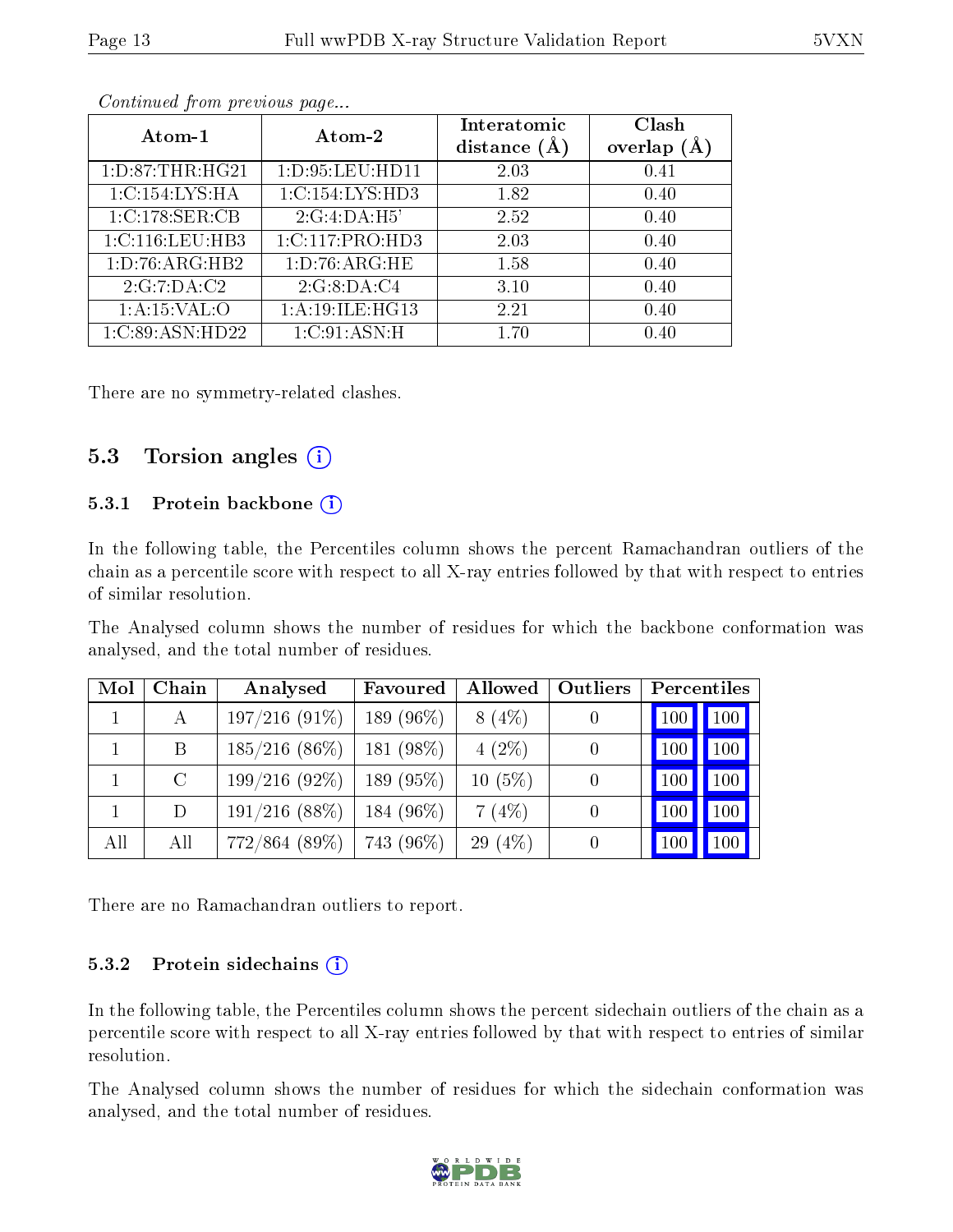| Mol | Chain   | Analysed        | Rotameric    | Outliers  | Percentiles |
|-----|---------|-----------------|--------------|-----------|-------------|
|     | A       | $178/188$ (95%) | 171 (96%)    | 7(4%)     | 32<br>62    |
|     | B.      | $169/188(90\%)$ | 160 $(95\%)$ | 9(5%)     | 22<br>54    |
|     | $\rm C$ | $179/188(95\%)$ | 176 (98%)    | $3(2\%)$  | 80<br>60    |
|     | D       | $174/188$ (93%) | 169 (97%)    | $5(3\%)$  | 42<br>70    |
| All | All     | $700/752(93\%)$ | 676 (97%)    | $24(3\%)$ | 66<br>37    |

All (24) residues with a non-rotameric sidechain are listed below:

| Mol            | Chain                               | Res             | Type                      |
|----------------|-------------------------------------|-----------------|---------------------------|
| $\mathbf{1}$   | $\overline{\rm A}$                  | $\overline{3}$  | <b>ASN</b>                |
| $\overline{1}$ | $\overline{A}$                      | $12\,$          | <b>HIS</b>                |
| $\overline{1}$ | $\overline{A}$                      | 88              | MET                       |
| $\mathbf{1}$   | $\overline{A}$                      | 125             | <b>LYS</b>                |
| $\overline{1}$ | $\overline{A}$                      | 128             | $\overline{\text{LYS}}$   |
| $\overline{1}$ | $\overline{A}$                      | 160             | $\overline{\text{ARG}}$   |
| $\overline{1}$ | $\overline{A}$                      | 187             | $\overline{\text{LYS}}$   |
| $\overline{1}$ | $\overline{\mathrm{B}}$             | $\overline{12}$ | $\overline{\mathrm{HIS}}$ |
| $\overline{1}$ | $\overline{\mathrm{B}}$             | $\overline{27}$ | GLU                       |
| $\overline{1}$ | $\overline{\mathrm{B}}$             | $\overline{43}$ | $\overline{\mathrm{ASN}}$ |
| $\overline{1}$ | Β                                   | $62\,$          | <b>ASP</b>                |
| $\mathbf{1}$   | $\, {\bf B}$                        | 99              | <b>LEU</b>                |
| $\overline{1}$ | $\overline{\mathrm{B}}$             | 177             | $\rm{ARG}$                |
| $\mathbf{1}$   | $\, {\bf B}$                        | 180             | LYS                       |
| $\overline{1}$ | $\overline{\mathrm{B}}$             | 187             | $\overline{\text{LYS}}$   |
| $\mathbf{1}$   | $\, {\bf B}$                        | 191             | <b>MET</b>                |
| $\mathbf{1}$   | $\overline{C}$                      | 125             | <b>LYS</b>                |
| $\overline{1}$ | $\frac{\overline{C}}{\overline{C}}$ | 173             | <b>LYS</b>                |
| $\mathbf{1}$   |                                     | 187             | <b>LYS</b>                |
| $\overline{1}$ | $\overline{\mathbf{D}}$             | $\overline{88}$ | MET                       |
| $\mathbf{1}$   | $\overline{\mathrm{D}}$             | 128             | <b>LYS</b>                |
| $\mathbf{1}$   | $\overline{\rm D}$                  | 154             | $\overline{\text{LYS}}$   |
| $\overline{1}$ | $\overline{\rm D}$                  | 177             | $\rm{ARG}$                |
| $\mathbf 1$    | $\overline{\rm D}$                  | 187             | <b>LYS</b>                |

Some sidechains can be flipped to improve hydrogen bonding and reduce clashes. All (2) such sidechains are listed below:

| Mol | Chain | Res | Type |
|-----|-------|-----|------|
|     |       |     |      |
|     |       |     |      |

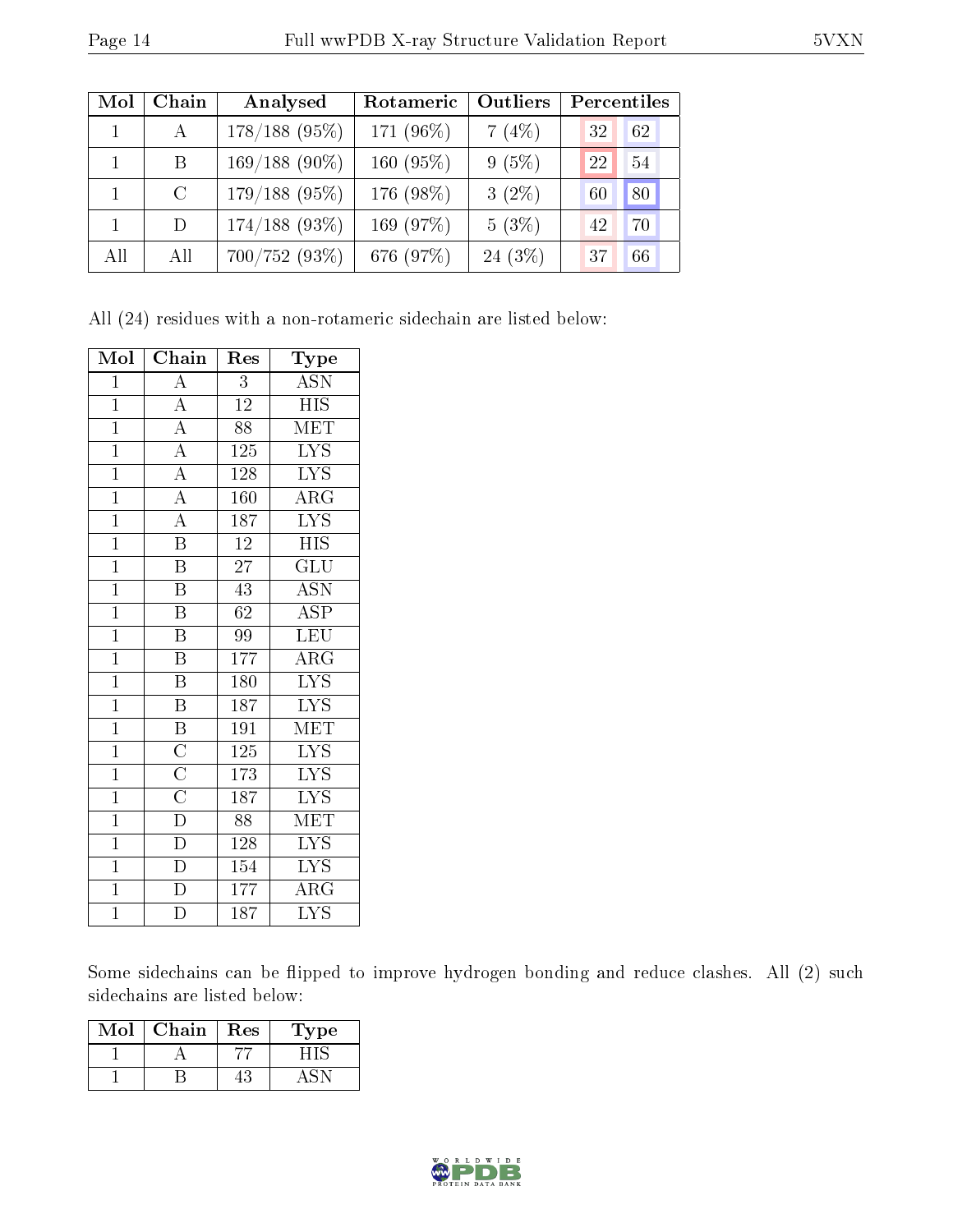#### 5.3.3 RNA [O](https://www.wwpdb.org/validation/2017/XrayValidationReportHelp#rna)i

There are no RNA molecules in this entry.

### 5.4 Non-standard residues in protein, DNA, RNA chains (i)

There are no non-standard protein/DNA/RNA residues in this entry.

#### 5.5 Carbohydrates  $(i)$

There are no carbohydrates in this entry.

## 5.6 Ligand geometry  $(i)$

There are no ligands in this entry.

## 5.7 [O](https://www.wwpdb.org/validation/2017/XrayValidationReportHelp#nonstandard_residues_and_ligands)ther polymers (i)

There are no such residues in this entry.

## 5.8 Polymer linkage issues  $(i)$

There are no chain breaks in this entry.

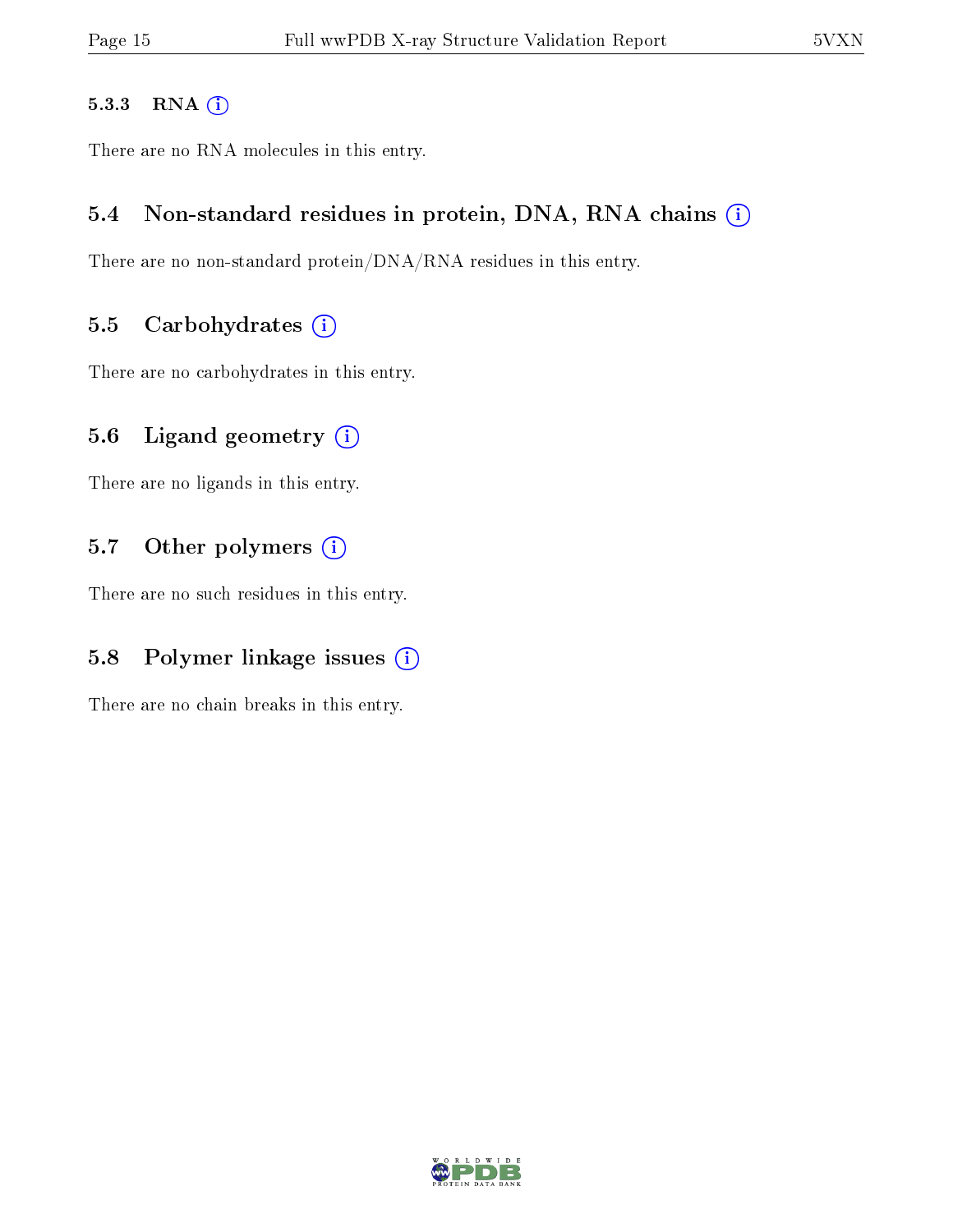# 6 Fit of model and data  $(i)$

# 6.1 Protein, DNA and RNA chains  $(i)$

In the following table, the column labelled  $#RSRZ> 2'$  contains the number (and percentage) of RSRZ outliers, followed by percent RSRZ outliers for the chain as percentile scores relative to all X-ray entries and entries of similar resolution. The OWAB column contains the minimum, median,  $95<sup>th</sup>$  percentile and maximum values of the occupancy-weighted average B-factor per residue. The column labelled ' $Q< 0.9$ ' lists the number of (and percentage) of residues with an average occupancy less than 0.9.

| Mol            | Chain         | Analysed         | $<$ RSRZ $>$ | $\#\text{RSRZ}{>}2$                                                 | $OWAB(\overline{A^2})$ | Q<0.9            |
|----------------|---------------|------------------|--------------|---------------------------------------------------------------------|------------------------|------------------|
| 1              | A             | $201/216$ (93\%) | 0.12         | 82 <br>86<br>$2(0\%)$                                               | 67, 97, 142, 168       | $\left( \right)$ |
| 1              | B             | $191/216$ (88\%) | 0.20         | $5(2\%)$<br>59<br>56                                                | 59, 102, 163, 191      | $\Omega$         |
| $\mathbf{1}$   | $\mathcal{C}$ | $203/216(93\%)$  | 0.00         | $\vert$ 100 $\vert$<br>$\vert$ 100 $\vert$<br>$\vert 0 \vert \vert$ | 59, 90, 126, 154       | $\Omega$         |
| $\mathbf{1}$   | D             | $197/216(91\%)$  | 0.21         | $4(2\%)$<br>69<br>65                                                | 59, 91, 130, 156       | $\left($         |
| $\overline{2}$ | E             | $18/18$ (100\%)  | 0.01         | $\vert$ 100<br>100<br>$\overline{0}$                                | 81, 106, 126, 134      | $\Omega$         |
| $\overline{2}$ | G             | $18/18$ (100\%)  | $-0.14$      | $\vert$ 100 $\vert$<br>100<br>$\theta$                              | 81, 96, 139, 149       | $\theta$         |
| 3              | $\mathbf{F}$  | $18/18$ (100%)   | $-0.23$      | $\vert$ 100 $\vert$<br><b>100</b><br>$\overline{0}$                 | 74, 99, 118, 122       | $\Omega$         |
| 3              | H             | $18/18$ (100%)   | $-0.23$      | $\vert$ 100 $\vert$<br><b>100</b><br>$\overline{0}$                 | 70, 99, 124, 126       | $\Omega$         |
| All            | All           | 864/936 (92%)    | 0.11         | 11 $(1\%)$<br>77<br>81                                              | 59, 95, 142, 191       | $\theta$         |

All (11) RSRZ outliers are listed below:

| Mol | $Chain$ | $\operatorname{Res}$ | <b>Type</b> | <b>RSRZ</b> |
|-----|---------|----------------------|-------------|-------------|
| 1   | В       | 186                  | <b>LYS</b>  | 3.1         |
| 1   | В       | 86                   | LEU         | 3.1         |
| 1   | D       | 179                  | ILE         | 2.8         |
| 1   | R       | 131                  | GLU         | 2.8         |
| 1   | А       | 23                   | LEU         | 2.8         |
| 1   | $\Box$  | 42                   | ILE         | 2.7         |
| 1   | B       | 155                  | GLU         | 2.5         |
| 1   | Ð       | 50                   | ALA         | 2.3         |
| 1   | А       | 77                   | HIS         | 2.3         |
| 1   | Ð       | 9                    | ALA         | 2.1         |
| 1   |         | 41                   | LEU         | $2.0\,$     |

# 6.2 Non-standard residues in protein, DNA, RNA chains (i)

There are no non-standard protein/DNA/RNA residues in this entry.